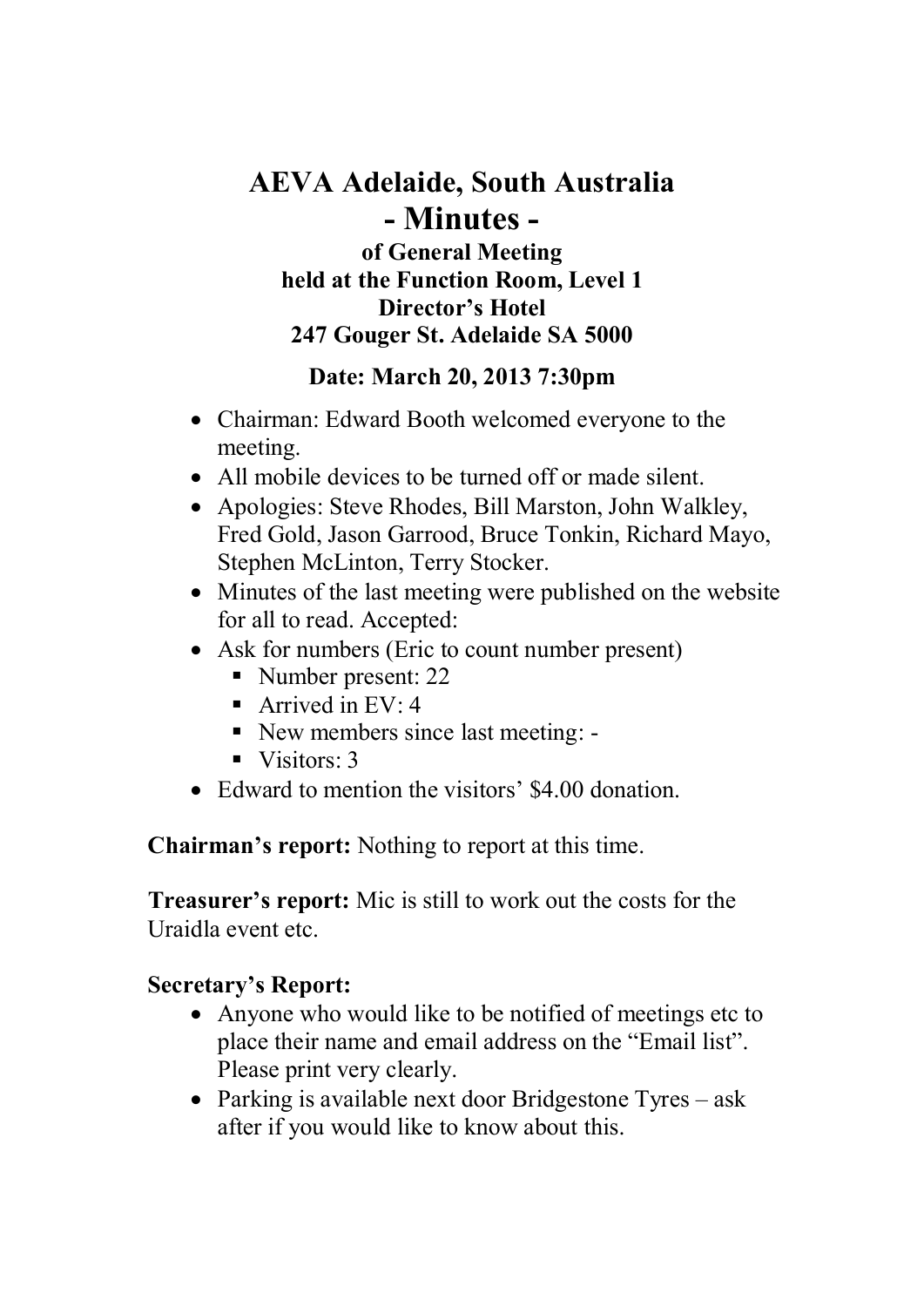• Please note: There is an "EV Meetup" for AEVA members and friends at Eric Rodda's house on **Saturday 23rd March** starting at **10am** and finishing ?pm. This is an opportunity for **everyone**, not just EV owners, to get together for a chin way over morning tea, lunch and afternoon tea (BYO food, drink etc and chair) under our pergola. There is a BBQ available to cook your lunch if desired.

If you have any friends that may be interested - please invite them.

- Items for sale. 120V 1500W Ceramic Element for your EV heater available from Eric - \$40.00 Orange Insulation Tape - \$3.00 per roll.
- Library books Rob Needs
- Adelaide Mini Maker Faire Sat April 6 Adelaide College of the Arts, Light Square, Adelaide. (Mr. Mark Thomson)

## **Lobbying Sub-Committee Report:** No report

#### **Correspondence:**

Adelaide Mini Maker Faire – confirmation received. No charge for this event.

Brian Haddy has confirmed our spot at Science Alive! 2013  $9<sup>th</sup>$ ,10<sup>th</sup> & 11<sup>th</sup> August. No charge for this event.

 Edward spoke about our submission which will eventually be submitted to head office.